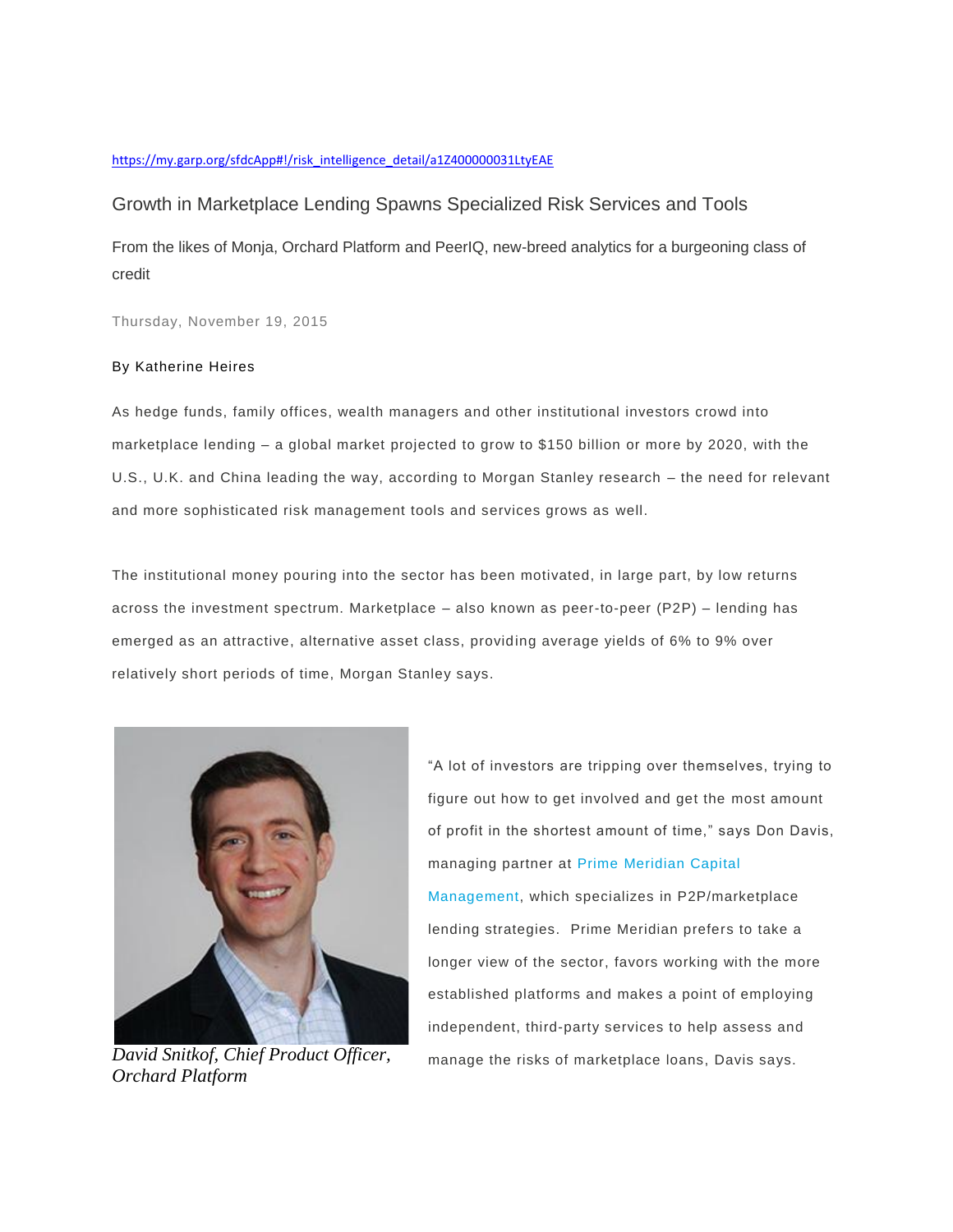There are more than 200 players in the roughly decade-old field, which is led by such prominent brand names as Lending Club, Prosper Marketplace, OnDeck Capital and Funding Circle. New entrants continue to come in, notably private equity firm Blackstone Group through its portfolio company B2R Holdings.

And investors are learning that there are risks aplenty.

Each company applies a largely technology-driven approach to credit-risk analysis based on a unique combination of data sources. They aggregate a great deal of data – typically 50 to 100 characteristics about each borrower – but as yet there is little of the standardization and infrastructure that supports mass production in mortgage and credit card lending.



*James Wu, Chief Executive Officer, Monja*

B2R Holdings, which in October announced the purchase of the domain name Lending.com, said it plans to generate upward of \$10 billion in direct consumer and small-business loans over the next three years by partnering with entities that can facilitate distribution.

"We're confident this technology can be used to disintermediate how lending is done across multiple industry verticals," said Lending.com founder and CEO Jason Hogg. The firm also plans to take loans from

origination through the securitization process.

# **Distribution of Risks**

As the marketplace lending industry broadens beyond unsecured consumer and small-business loans – including loans for medical procedures, legal actions, automobile purchases and alternative energy products – so does the risk profile evolve.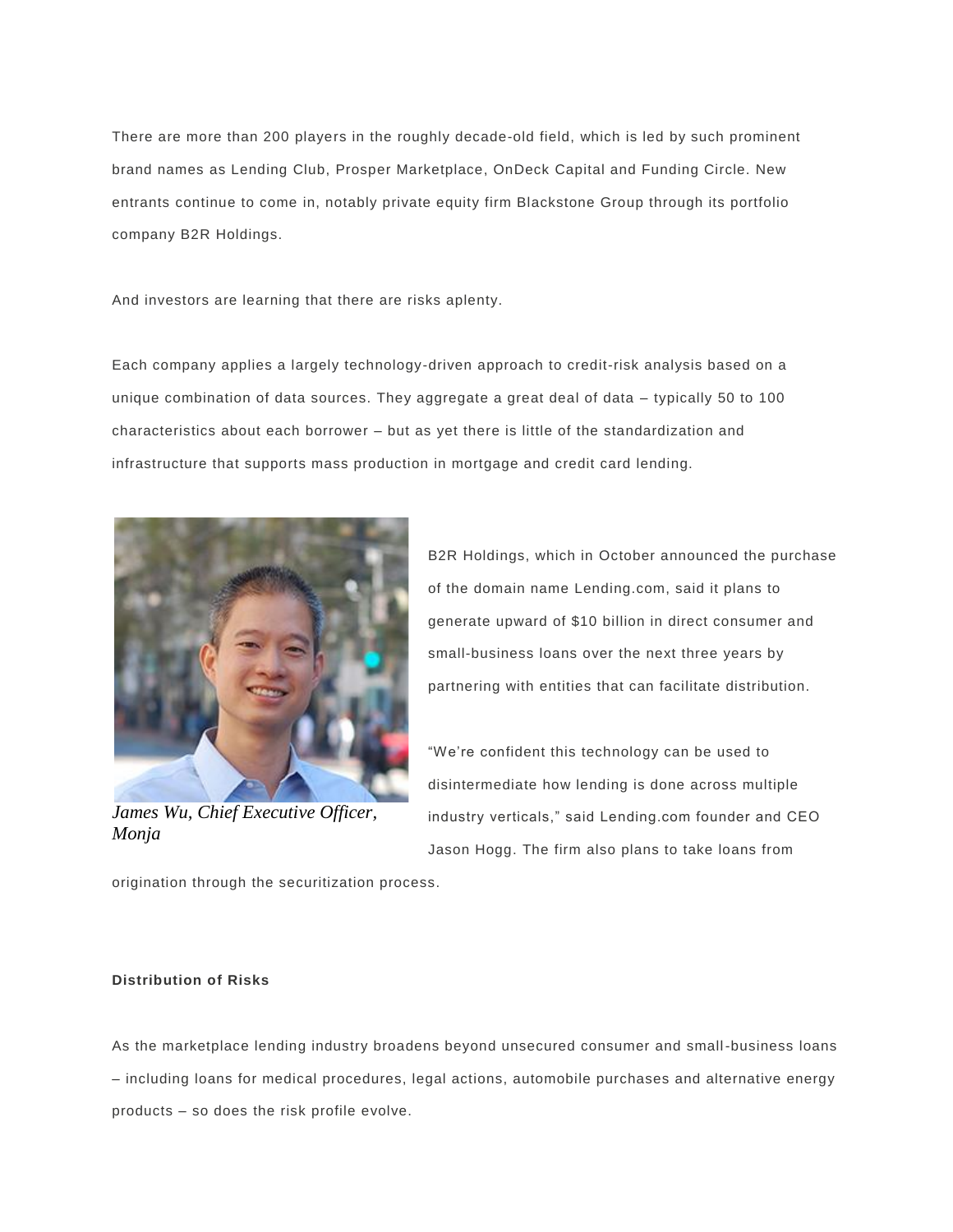Given that the lending platforms, in most instances, are pure intermediaries, the risk passes entirely to the investors. They must get up to speed on an asset class with a relatively short performance history and its own nuances, tendencies, and quirks. It is a time-consuming and complex challenge to aggregate and then standardize data from the many marketplace lending platforms for purposes of risk analysis. Most marketplace lending assets do not trade on an exchange, making real -time price discovery difficult. And expected default rates on the respective lending platforms can change frequently.

Taking note of the industry's rapid growth and the need to educate policymakers, the U.S Treasury Department invited public comment in July through a [request for information](http://www.treasury.gov/connect/blog/Documents/RFI%20Online%20Marketplace%20Lending.pdf) on "(i) the various business models of and products offered by online marketplace lenders to small businesses and consumers; (ii) the potential for online marketplace lending to expand access to credit to historically underserved market segments; and (iii) how the financial regulatory framework should evolve to support the safe growth of this industry."

[Autonomous Research](http://www.autonomous.com/) reports, for example, that riskier borrower profiles were creeping into Lending Circle's higher-rated loan categories – and very likely into those of other platforms – at a time when interest rates for borrowers utilizing the platform kept falling.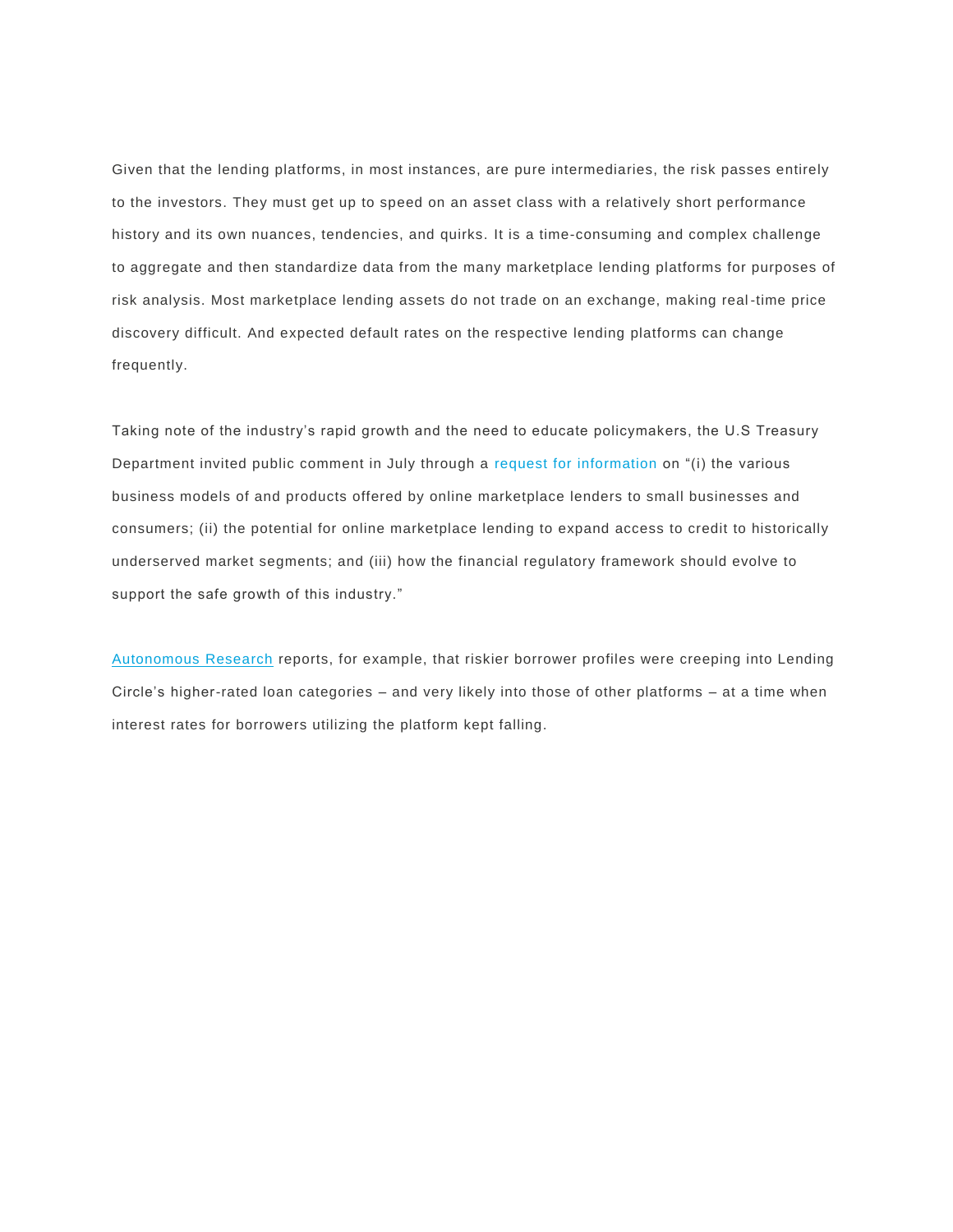

*PeerIQ's initial Securitization Tracker showed cumulative activity and reported five deals totaling nearly \$1.5 billion in the 2015 third quarter.*

"Lending Circle discloses that the average interest rate on their platform is down 200 basis points over 18 months, but for some specific borrower profiles, our research shows rates could be down as much as 500 basis points," says Autonomous partner Matthew Lipton. "In other words, the credit base is quietly expanding," and this means more risk for investors.

#### **Analytic Support**

For those seeking help in managing these platform-type risks, companies like Orchard Platform and PeerIQ in New York and Monja of San Francisco have developed unique and competing appro aches.

[Orchard Platform,](https://orchardplatform.com/) founded in 2013, is first and foremost "a technology infrastructure provider to the marketplace lending industry," explains chief product officer David Snitkof. The firm's al gorithms match investors with marketplace platforms and specific loans that meet their risk criteria. Orchard essentially connects to a diversity of loan options and facilitates the risk process, among other activities.

With access and working partnerships with 133 lenders, Snitkof says, "We have unique access to loan supply with an execution system hooked into the loan originators. As loans come out, we can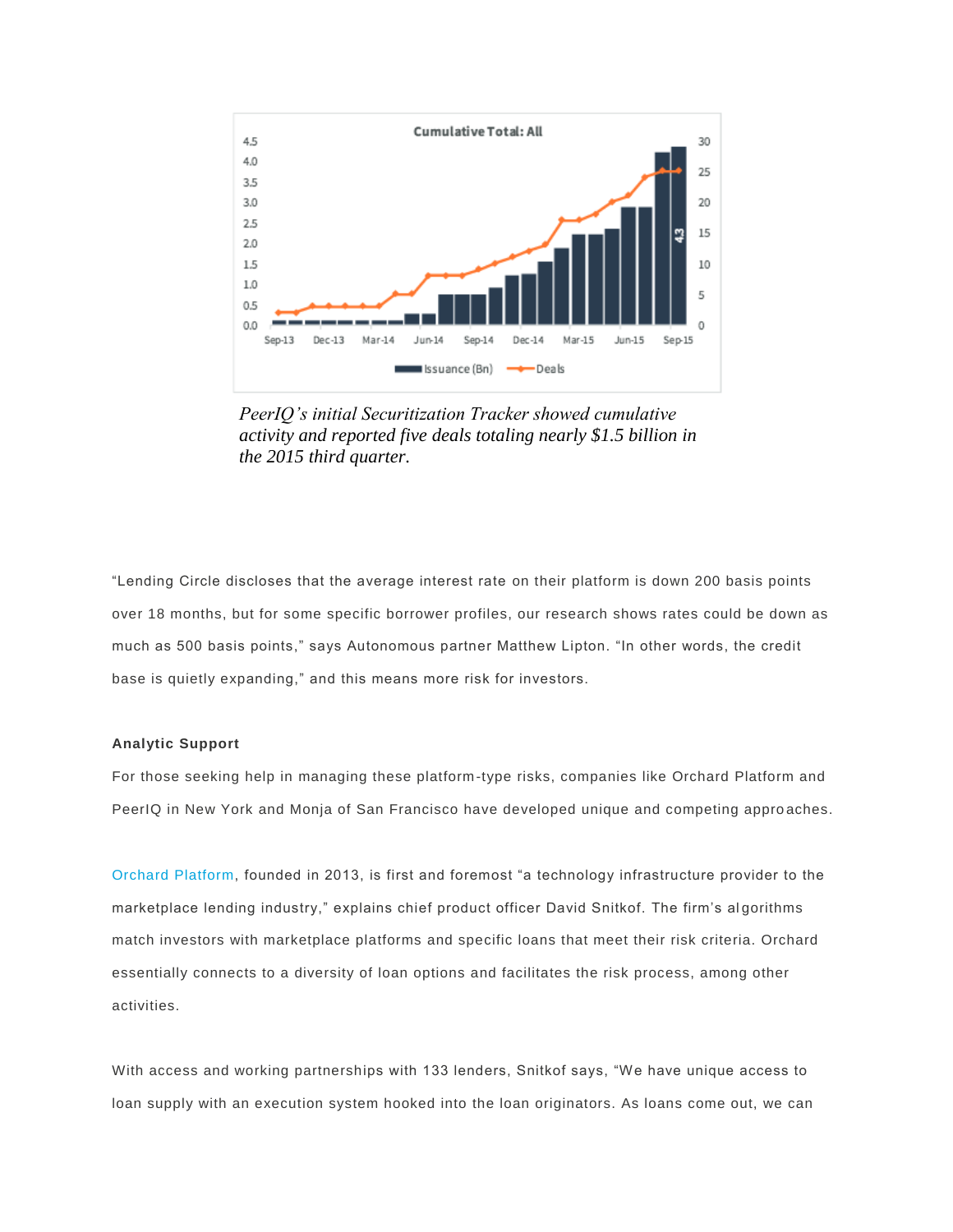run them through our investors' risk models and place them in an automated way."

Orchard also supports third-party modelers that investors can hire to build their own custom algorithms.

Orchard's co-founders are Snitkof, a former credit risk analyst at American Express Co. and Citigroup; chief financial officer Angela Ceresnie (who has a similar credit analysis background); CEO Matt Burton and CTO Jonathan Kelfer, together bringing credit risk, online advertising and financial technology experience to bear. The firm currently has a 15 -person software development group and five data scientists. They have built proprietary models to evaluate the credit risk, using data provided by the platforms themselves, such as where the loans originated geographically, borrower's job, income, FICO score, etc.

"The more tools we can provide to investors to better manage risk, the more value we can provide," Snitkof says.

As a middleman, Orchard provides market data tools, research and historical performance information. Its Originator and Manager Database contains comparative data on fund size, portfolio leverage and originator counterparties. There is also an Orchard U.S. Consumer Marketplace Lending Index for benchmarking on loan vintage, grade, term and other metrics.

Including a \$30 million Series B funding round in September, Orchard has raised \$44.7 million from the likes of Thrive Capital, Thomvest Ventures and Nyca Partners and such individuals as former Reuters Group CEO Tom Glocer, former Morgan Stanley CEO John Mack, former Citigroup CEO Vikram Pandit and former Goldman Sachs Group president and co-chief operating officer Jon Winkelried.

Moving forward, Snitkof says, Orchard has its sights on launching a secondary market for marketplace loans in 2016, to enable trading with price discovery and liquidity.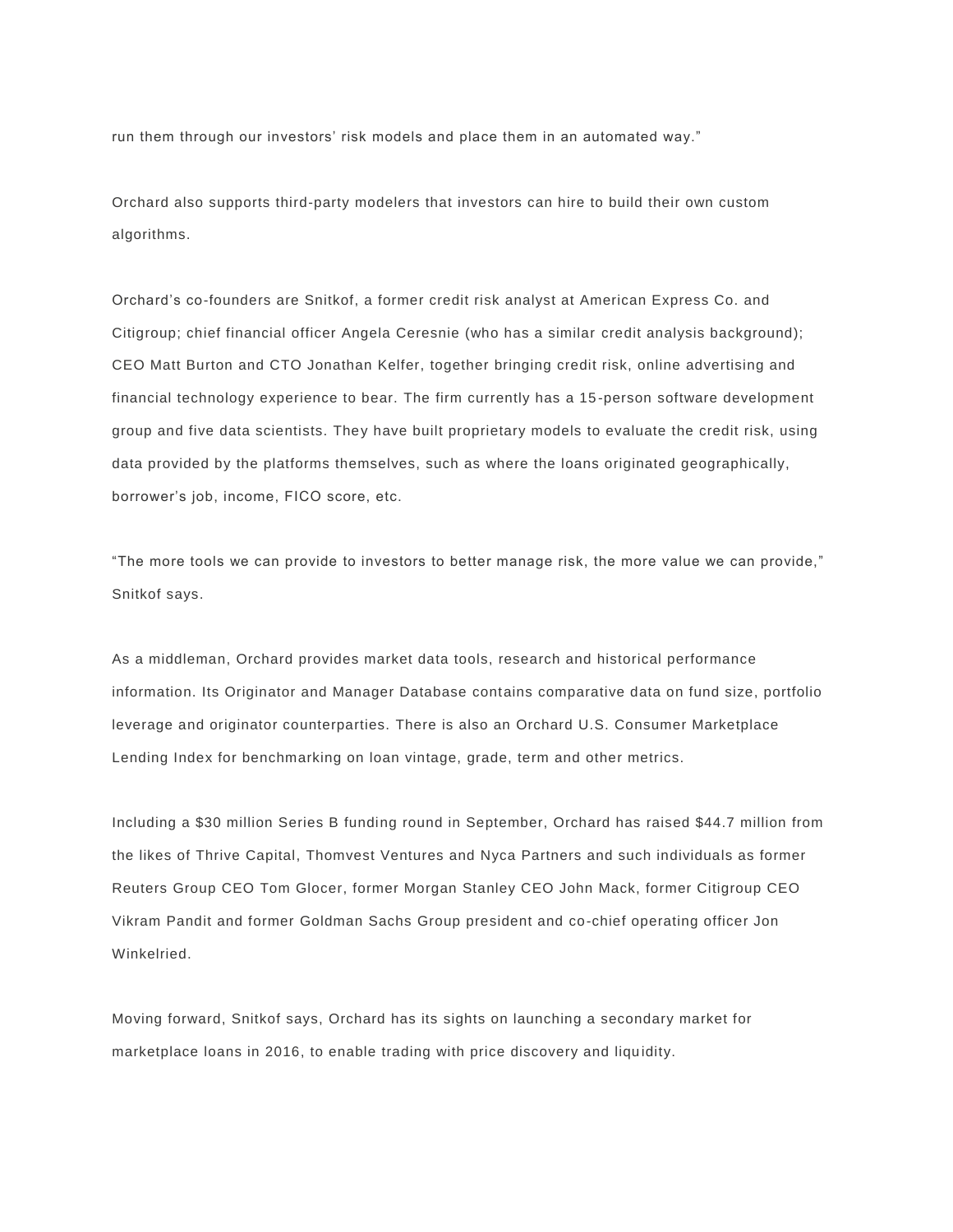## **Beyond Traditional Tools**

[Monja,](https://www.monjaco.com/) founded in 2014, is a "market insights" company focused on "helping institutional investors manage their risk exposure to marketplace lending," says James Wu, co-founder and CEO, whose 10-person team includes alumni of MSCI, Risk Management Solutions and Wells Fargo & Co.

Wu says institutional investors need to understand what makes this market different from other asset classes and to employ tools and models tailored for its risks.

"Traditionally, if you are an asset manager purchasing any loans with collateral or an asset -backed security, a lot of the risk management happens on the front end," Wu says. But in marketplace lending, with risk passing directly to investors, "it behooves [them] to do their own analytics."

Monja has proprietary models and selection algorithms for marketplace lending and portfolio evaluation, along with analysis services to help investors drill down into delinquency rates and improve overall investment performance.

Wu contends that even funds with their own credit models and strategies can benefit from Monja's focus on and familiarity with marketplace lenders – in particular, the two dozen in the U.S. that are larger and have longer track records.

## **Limitations of Credit Scores**

"A lot of institutional investors focus on putting together a marketplace lending portfolio that is satisfactory, but they are not using all the data that is available to them," Wu says. Many will rely heavily on FICO score cut-offs or debt-to-income ratio cut-offs, but fail to employ alternative or regional data on borrowers or analyze loan investments in a more holistic way, he adds.

Such data support to marketplace lenders has been a growth driver for [RevolutionCredit,](http://www.revolutioncredit.com/) a company founded in 2012 by Experian veteran Zaydoon Munir. He notes that the much -relied-upon FICO score is based on historical, transactional information, and what is lacking is a predictive, behavioral dimension that RevolutionCredit's "big data" can contribute. It is particularly useful when evaluating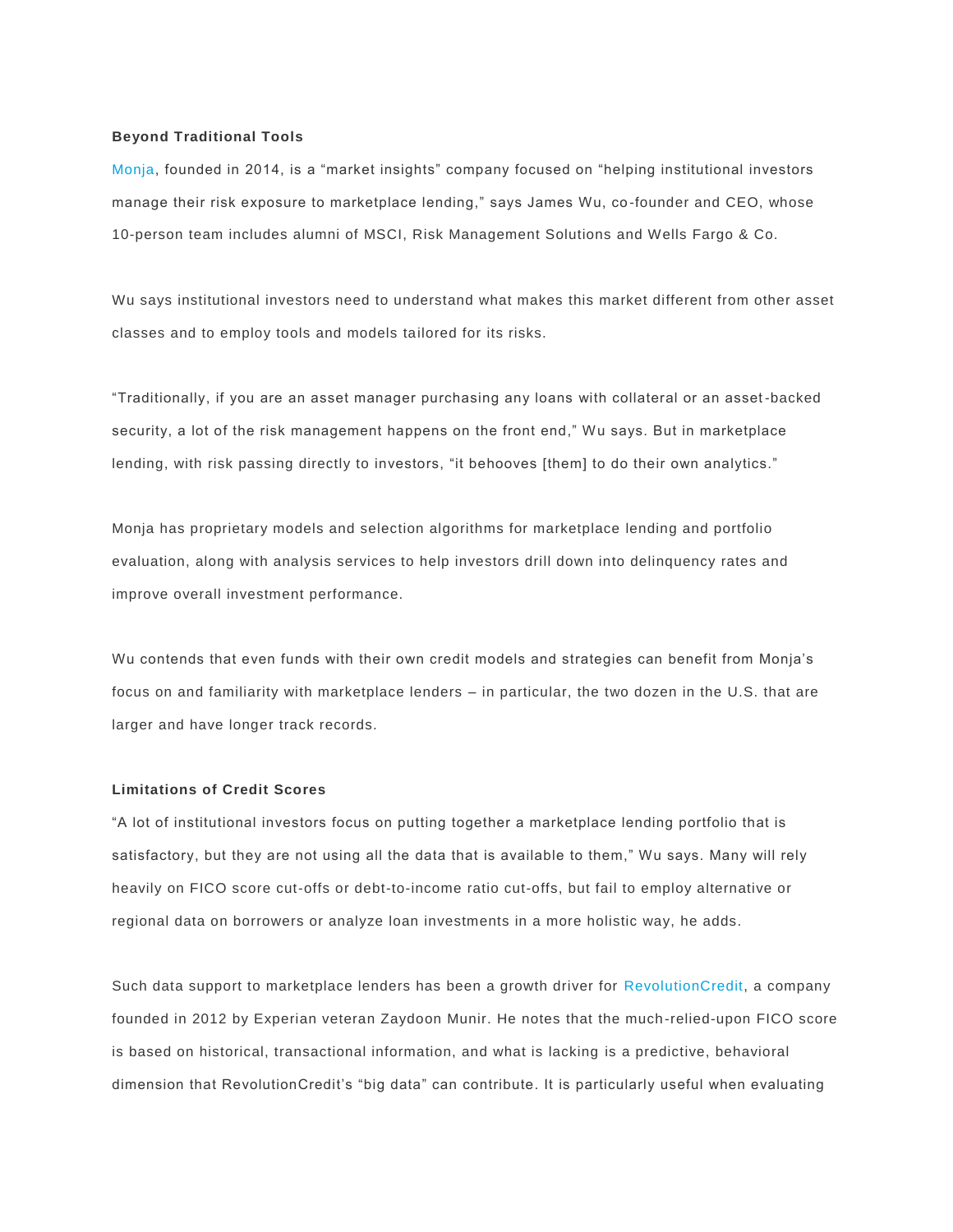borrowers in the middle ranges of credit scores – below super-prime and above subprime – which are not always definitive in identifying good risks among the "upwardly mobile."

Irvine, California-based RevolutionCredit is eyeing opportunities to help reach under-served populations outside the U.S., in emerging markets such as Mexico, Brazil and India. The company has been backed by, among others, Accion Venture Lab, Nyca Partners and Omidyar Network.

Monja's Wu notes that someone looking to borrow a round number – say, \$10,000 – is invariably a worse credit risk than someone looking to borrow \$10,520, because the latter usually has a specific purpose in mind. "There are many, many variables like this that you can and should use to analyze borrowers, and typically, managers are not using many of them," Wu says.

Monja can take on the tasks of normalizing, cleansing and massaging the enormous flows of data from the various marketplace platforms that are "not the best use of a risk manager's time," Wu says. "This way, your fund's risk manager can spend more time thinking about when the next recession will happen."

#### **The Cycle Will Turn**

PeerIQ <http://www.peeriq.com/> states as its mission "to strengthen the P2P sector by increasing transparency, improving investment decision-making and enabling efficient risk management." In April it announced \$6 million in [seed funding](http://globenewswire.com/news-release/2015/04/09/722939/10128191/en/PeerIQ-Secures-6M-in-Seed-Financing-to-Launch-P2P-Credit-Risk-Analytics-Platform.html) from a group that included Uprising Ventures, the aforementioned John Mack and Vikram Pandit, former Securities and Exchange Commission chairman Arthur Levitt, former Bloomberg CEO Dan Doctoroff and former Goldman Sachs Asset Management CEO Eric Schwartz.

PeerIQ co-founder and CEO Ram Ahluwalia, formerly of Bank of America Merrill Lynch and investment adviser Winged Foot Capital, says that although the marketplace lending sector maintains a low default rate, the credit cycle will inevitably turn, rates will change and losses will rise. He contends that the risk infrastructure has not kept pace with the institutional capital flowing in.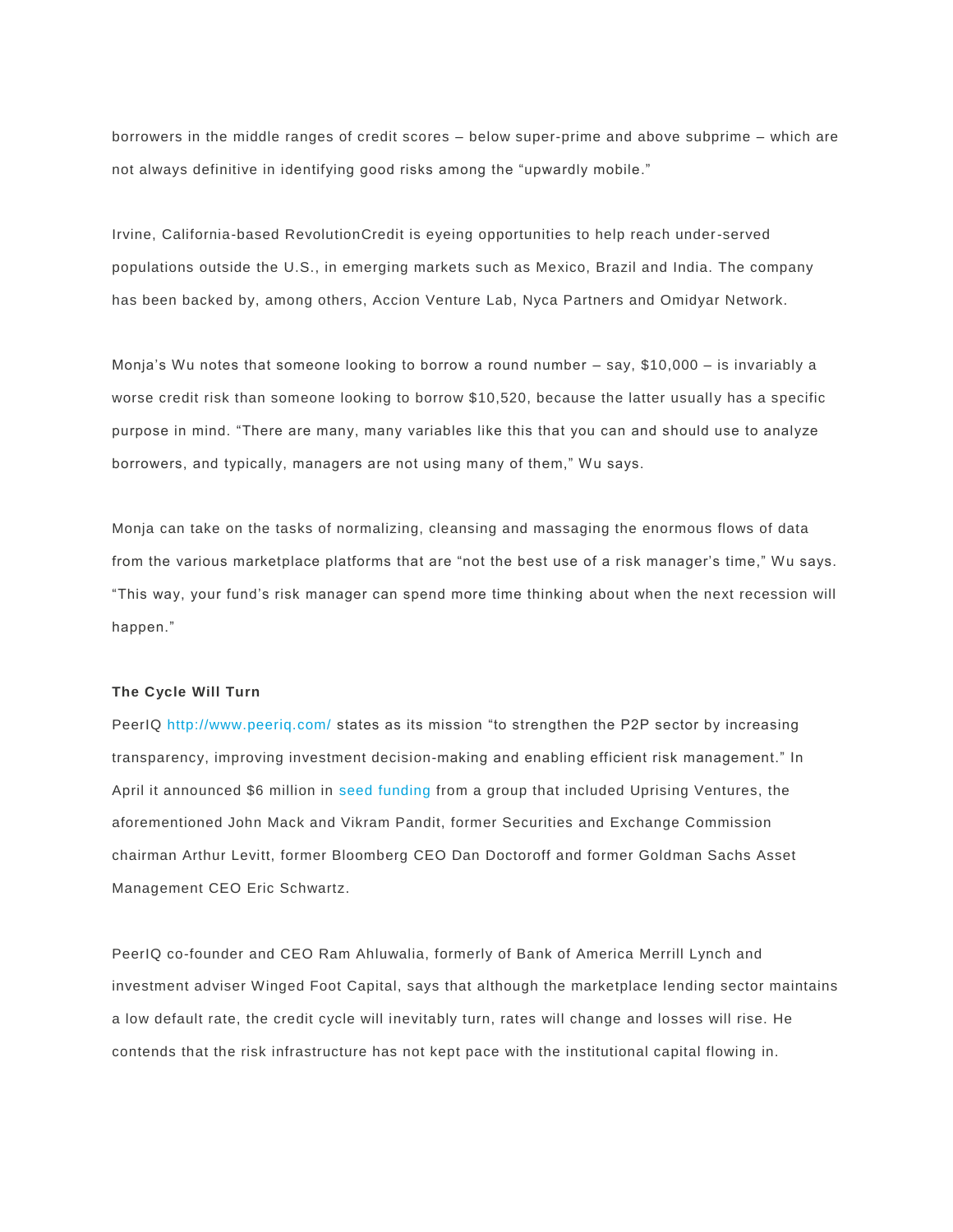"Investors will need credit risk analytics that can answer many questions," he says, such as: Wh at happens to peer-to-peer loans under different macroeconomic conditions? What will happen to defaults and prepayment fees? What does this mean to the value of your overall P2P portfolio? PeerIQ and its analysts help investors answer these questions. They will roll out a model that shows the sensitivity of defaults and prepayments to macro conditions.

The firm's tools for historical analysis include risk and return metrics by region, vintage, grade, originator and other characteristics; scenario and stress-testing tools; price, risk management and settlement benchmarks. Beyond consumer and small-business loans, the firm is developing analytics for student loans.

#### **Tracking Securitizations**

PeerIQ in October introduced its [Securitization Tracker,](http://www.peeriq.com/wp-content/uploads/2015/11/PeerIQ-MPL-Securitization-Tracker-Q3-2015.FINAL_.pdf) offering analysis that it said "will help improve transparency, foster standards, shape aggregator-led securitization programs and create greater awareness and liquidity in secondary ABS markets."

The company will also "be testing and creating new financial products that enable institutions to access and hedge risk in peer-to-peer lending and building analytics to provide pricing for these new financial products," Ahluwalia adds.

As organizations like PeerIQ seek to fill an analytical void, Lipton of Autonomous Research says potential users may have more immediate concerns.

"For many investors, getting enough access to marketplace-originated loans in the hunt for yield is the important thing right now, rather than having gobs of risk overlay," Lipton says. "Because personal debt-consolidation loans are not a new asset class, many asset managers already believe they understand credit analysis for this sector," and therefore are not turning to such services. Lipton believes it's too early to gauge these new risk services' long-term prospects.

Monja's Wu, on the other hand, says, "We're seeing a lot of interest in risk management tools for